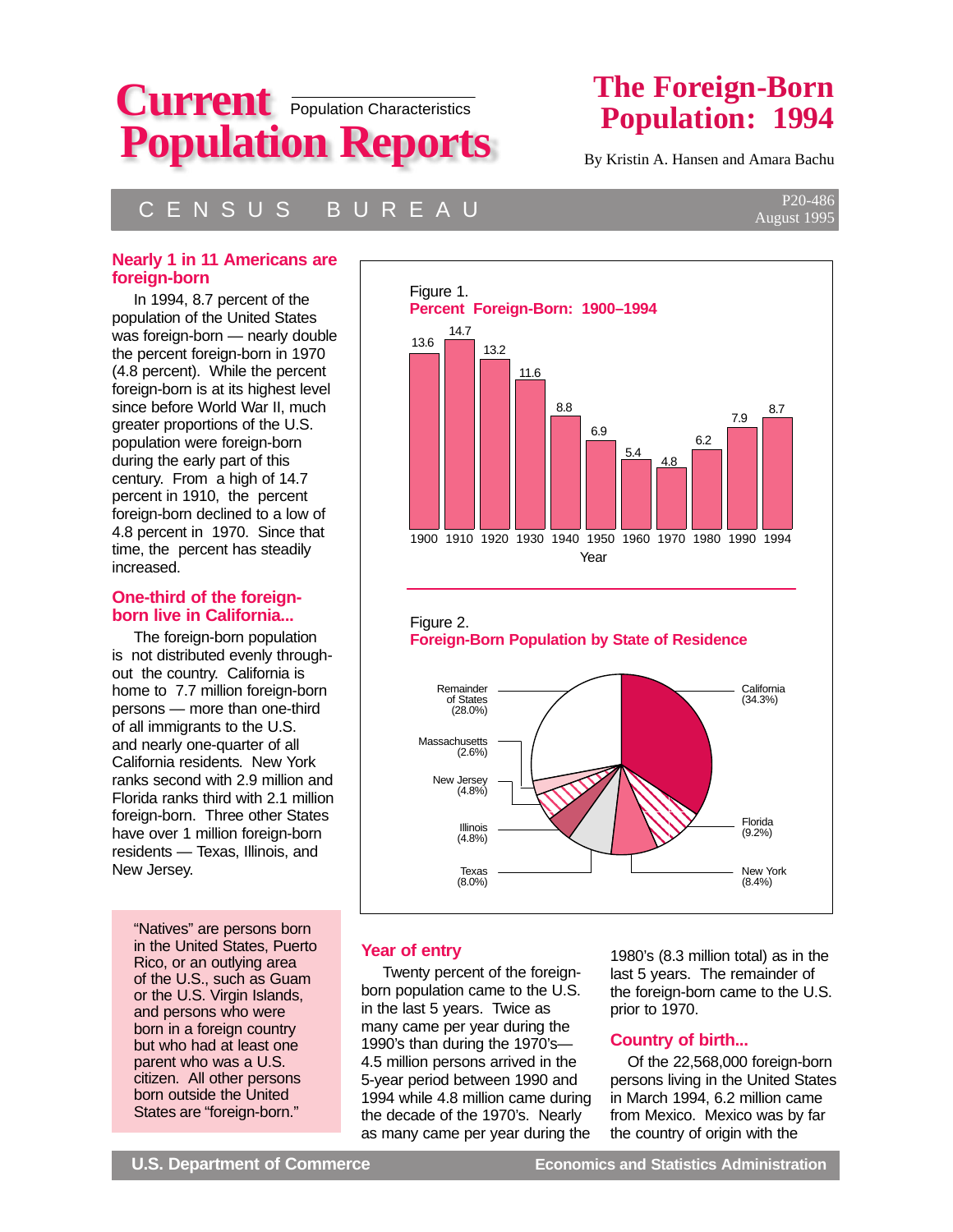largest number of immigrants. The next largest group was from the Philippines—1,033,000.

#### **... by year of entry**

 Of the 4.5 million most recent immigrants, over a quarter (1.3 million) came from Mexico and an additional 243,000 came from Russia. Other countries with large numbers of recent immigrants include Vietnam, the Dominican Republic, the Philippines, India, and El Salvador.

 During the 1980's, the largest numbers of immigrants came from Mexico (2,671,000) and the Philippines (424,000). China, Korea, the Dominican Republic, and Cuba also contributed large numbers. Prior to 1970, Mexico was still the most frequent country of origin (768,000), but the other top countries of origin were very different from today. They included Germany, Cuba, Italy, Canada, and England.

#### **Citizenship**

 Foreign-born persons over the age of 18 can become "naturalized citizens" of the United States after they have lived here for a minimum of 5 years and have passed a citizenship exam. Spouses of U.S. citizens (and certain others) can become naturalized after 3 years and children who immigrate generally become citizens when their parents are naturalized. About 31 percent of the foreign-born population in the United States are naturalized citizens.

#### **Foreign-born persons are older than natives....**

 The median age of all foreignborn persons in the United States (37 years) is higher than the median age for natives (33 years). But when the foreignborn population is divided into those who are naturalized citizens and those who are not citizens, a very different picture is formed. Only naturalized citizens are older on average (48 years) than natives.



#### **... and younger than natives**

 Age and year of entry have obvious connections. The most recent immigrants are younger on average than natives. Those who came to the United States between 1990 and 1994 have a median age of only 26 years.

#### **Race and Hispanic origin**

 More than two-thirds of the foreign-born population are White, about 1 in 5 are Asian or Pacific Islander, and only 7.1 percent are Black. The remainder reported their race as either "American Indian, Eskimo, or Aleut" or "other race." Nearly half (45.5 percent) of all foreign-born persons are of Hispanic origin.

 Nearly two-thirds of the Asian and Pacific Islanders in the United States are foreign-born and most of the immigrants (91.7 percent) entered this country since 1970. Although 38.5 percent of the persons of Hispanic origin in this country are foreign-born and most have lived in the U.S. long enough to qualify for naturalization, only 18.3 percent are naturalized citizens.

#### **Fertility**

 In June 1994, there were 6.2 million foreign-born women 15 to 44 years old, representing 10.4 percent of all women in the United States in the childbearing ages. These women had borne 1.5 children each compared with 1.2 children borne to nativeborn women. About 68 percent of these women in childbearing ages immigrated to the United States after 1980. Women who became naturalized citizens had borne an average of 1.5 children each, not significantly different from the average reported by non-citizens.

#### **Educational attainment**

 While it seems a paradox, the foreign-born are both more educated and less educated than natives. Recent immigrants 25 years and over are more likely to have a college degree than either natives or earlier immigrants. While 11.5 percent of recent immigrants have a graduate or professional degree, only about 7.5 percent of natives and immigrants in earlier years have such degrees. Recent immigrants are also more likely to have bachelor's degrees (20.9 percent) than either natives (14.7 percent) or earlier immigrants (13.9 percent).<sup>1</sup>

 On the other hand, immigrants are also less likely to have graduated from high school than natives. Only 17.1 percent

<sup>&</sup>lt;sup>1</sup>The percentages for natives and earlier immigrants are not significantly different from each other. Educational attainment by race and Hispanic origin and by country of origin are available in the detailed tabulation package.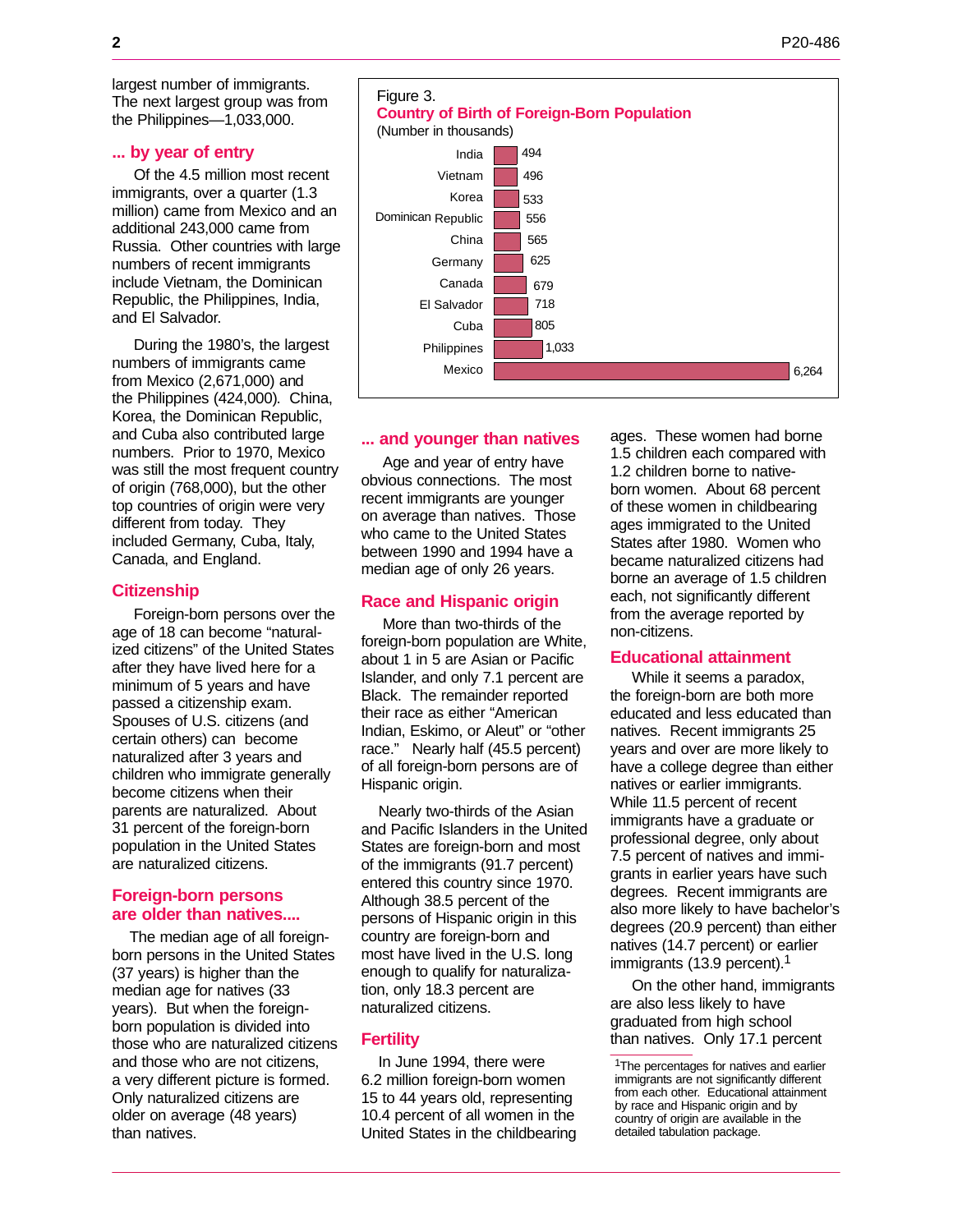of natives over the age of 25 are not high school graduates while 36.0 percent of immigrants do not have high school degrees.

#### **Labor force status**

 The foreign-born population has a higher unemployment rate than do natives (9.1 percent versus 6.8 percent, respectively). However, the unemployment rate of naturalized citizens is no different statistically from that of natives. Foreign-born persons who are not citizens have the highest unemployment rate (10.7 percent).

#### **Income in 1993**

 Foreign-born persons as a group had a lower median income in 1993 than natives (\$12,179 versus \$15,876) but this difference seems to be related to length of residence. Foreign-born persons who immigrated during the 1970's have median incomes no different than that of natives. Recent immigrants have the lowest median income (\$8,393) of all immigrants by period of entry into the United States.

#### **Receipt of public assistance**

 Recent immigrants are more likely to receive public assistance income than natives (5.7 percent versus 2.9 percent). The rates drop significantly for immigrants who have been here for 5 or more years. The rates for foreign-born persons who entered during the 1970's and 1980's are not significantly different from those of natives or recent immigrants. And immigrants who arrived before 1970 are less likely to be receiving public assistance (1.4 percent) than natives.

 Aid to Families with Dependent Children (AFDC) is the primary source of public assistance income in the CPS data<sup>2</sup>; most natives and immigrants who are receiving some kind of public assistance are receiving AFDC.

#### **Poverty status**

 While the data on income and receipt of public assistance are limited to persons ages 16 and over, poverty status is based upon family income and persons of all ages are tallied as to whether or not they are in a family above or below the poverty line. The foreign-born are 1.6 times more likely to be in poverty that natives (22.9 versus 14.4 percent). And recent immigrants are over twice as likely to be in poverty (37.1 percent). Only persons who immigrated prior to 1970 are less likely than natives to be in poverty (10.8 percent).

#### **Tenure**

 Homeownership is one indicator of economic well being. While over two-thirds of natives live in owner-occupied housing units, less than half of the foreign-born live in owner-occupied housing. Homeownership among immigrants increases with length of residence; while persons who immigrated before 1970 have homeownership rates higher than natives, only 17.5 percent of recent immigrants are living in their own homes.

#### **Source of the data**

 The Current Population Survey began collecting monthly data on nativity in January of 1994. Each respondent was asked where they were born and the country of birth of each of their parents. Persons born outside of the United States were also asked their citizenship status and the year they came to the United States to live. Most of the characteristics of the foreignborn population shown in this brief report are from the March 1994 supplement to the Current Population Survey; the data on fertility are from June 1994.

 The foreign-born population in this report include some undocumented immigrants, refugees, and temporary residents such as students and temporary workers as well as the legally admitted

immigrants included in data from the Immigration and Naturalization Service.

#### **More information**

 A package of tables showing detailed characteristics of the foreign-born by country of birth and selected states is available on floppy disk for \$40 or on paper for \$63 from Population Division's Statistical Information Office at 301-457-2422. The table package is also available on the Internet (www.census.gov); look for Migration Data from the Population Division. Technical information about the collection, processing, and quality of the nativity data from the CPS is available in "Evaluation of Nativity Data from the Current Population Survey" by Gregg Robinson (forthcoming). Public Use Tapes of the Current Population Survey can be purchased from Customer Services at 301-457-4100.

#### **Contacts**

Nativity statistics — Kristin A. Hansen 301-457-2454 KAHANSEN@CENSUS.GOV

Fertility statistics— Amara Bachu 301-457-2449 ABACHU@CENSUS.GOV

The statistics in this report are subject to sampling variability, <sup>a</sup>s well as survey design flaws, respondent classification errors, and data processing mistakes. The Census Bureau has taken steps to minimize errors, and analytical statements hav<sup>e</sup> been tested and meet statistical standards. However, because of methodological differences, use caution when comparing these data with data from other sources. For information on the source <sup>o</sup>f data and the accuracy of estimates, including the us<sup>e</sup> and computation of standard errors, see the "Source and Accuracy Statement" that accompanies the tabulatio<sup>n</sup> package.

<sup>2</sup>The CPS does not include the value of non-cash benefits, such as food stamps, as public assistance income.